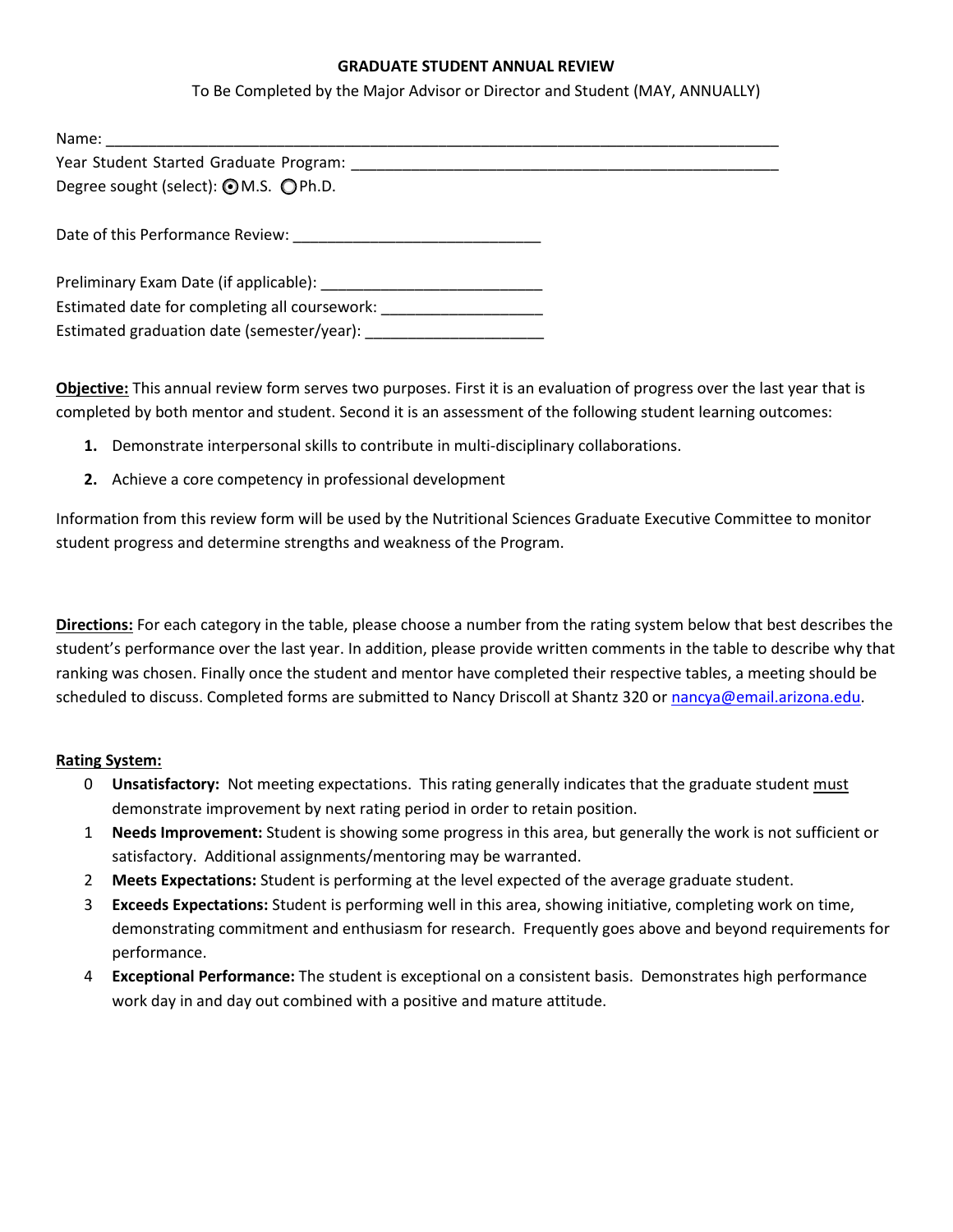|                                          | $\pmb{0}$ | $\mathbf{1}$ | $\overline{2}$ | $\overline{\mathbf{3}}$ | $\overline{\mathbf{4}}$ | <b>Comments</b> |
|------------------------------------------|-----------|--------------|----------------|-------------------------|-------------------------|-----------------|
| <b>Quality of</b><br><b>Work</b>         | $\odot$   | $\circ$      | $\circ$        | $\circ$                 | $\circ$                 |                 |
| <b>Quantity of</b><br><b>Work</b>        | $\odot$   | $\circ$      | $\circ$        | $\circ$                 | $\circ$                 |                 |
| <b>Initiative and</b><br>resourcefulness | $\odot$   | $\circ$      | $\circ$        | $\circ$                 | $\circ$                 |                 |
| <b>Planning and</b><br><b>Organizing</b> | $\odot$   | $\circ$      | $\circ$        | $\circ$                 | $\circ$                 |                 |
| Communication                            | $\odot$   | $\circ$      | $\circ$        | $\circ$                 | $\circ$                 |                 |
| <b>Attendance</b>                        | $\odot$   | $\circ$      | $\circ$        | $\circ$                 | $\circ$                 |                 |
| <b>Interactions</b><br>with Others       | $\odot$   | $\circ$      | $\circ$        | $\circ$                 | $\circ$                 |                 |

Comments from Mentor/Student discussion of evaluation criteria:

Report on discussion to achieve a core competency in professional development: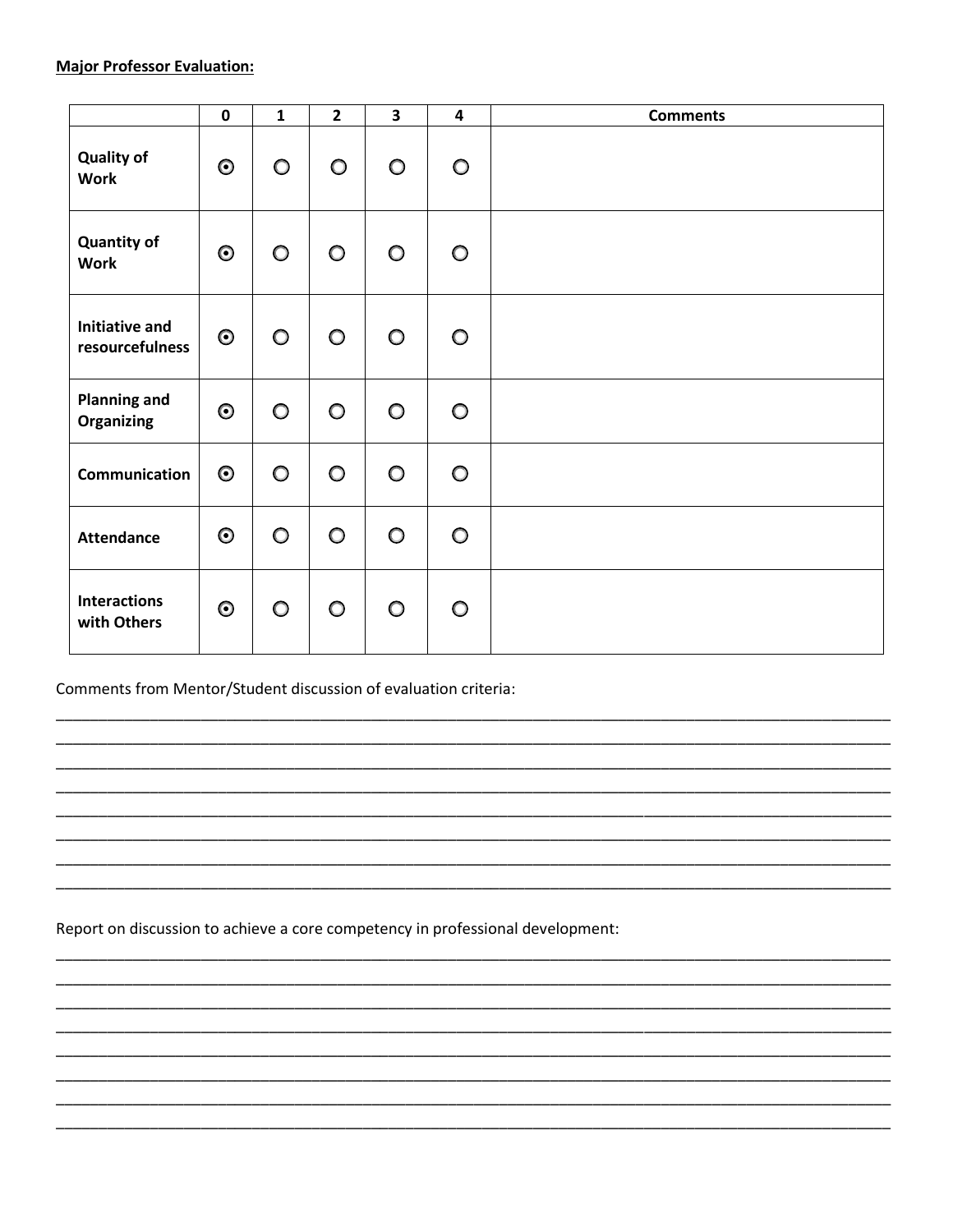|                                          | $\mathbf 0$ | $\mathbf{1}$ | $\overline{2}$ | $\overline{\mathbf{3}}$ | $\overline{\mathbf{4}}$ | <b>Comments</b> |
|------------------------------------------|-------------|--------------|----------------|-------------------------|-------------------------|-----------------|
| <b>Quality of</b><br><b>Work</b>         | $\odot$     | $\circ$      | $\circ$        | $\circ$                 | $\circ$                 |                 |
| <b>Quantity of</b><br><b>Work</b>        | $\odot$     | $\circ$      | $\circ$        | $\circ$                 | $\circ$                 |                 |
| <b>Initiative and</b><br>resourcefulness | $\odot$     | $\circ$      | $\circ$        | $\circ$                 | $\circ$                 |                 |
| <b>Planning and</b><br><b>Organizing</b> | $\odot$     | $\circ$      | $\circ$        | $\circ$                 | $\circ$                 |                 |
| Communication                            | $\odot$     | $\circ$      | $\circ$        | $\circ$                 | $\circ$                 |                 |
| <b>Attendance</b>                        | $\odot$     | $\circ$      | $\circ$        | $\circ$                 | $\circ$                 |                 |
| <b>Interactions</b><br>with Others       | $\odot$     | $\circ$      | $\circ$        | $\circ$                 | $\circ$                 |                 |

Report on Committee meetings held:

List any grants submitted/received, publications (submitted, accepted or published\*), presentations, awards, courses taught (include TA work) since the last evaluation period and attach student updated curriculum vitae:

\_\_\_\_\_\_\_\_\_\_\_\_\_\_\_\_\_\_\_\_\_\_\_\_\_\_\_\_\_\_\_\_\_\_\_\_\_\_\_\_\_\_\_\_\_\_\_\_\_\_\_\_\_\_\_\_\_\_\_\_\_\_\_\_\_\_\_\_\_\_\_\_\_\_\_\_\_\_\_\_\_\_\_\_\_\_\_\_\_\_\_\_\_\_\_\_\_\_ \_\_\_\_\_\_\_\_\_\_\_\_\_\_\_\_\_\_\_\_\_\_\_\_\_\_\_\_\_\_\_\_\_\_\_\_\_\_\_\_\_\_\_\_\_\_\_\_\_\_\_\_\_\_\_\_\_\_\_\_\_\_\_\_\_\_\_\_\_\_\_\_\_\_\_\_\_\_\_\_\_\_\_\_\_\_\_\_\_\_\_\_\_\_\_\_\_\_ \_\_\_\_\_\_\_\_\_\_\_\_\_\_\_\_\_\_\_\_\_\_\_\_\_\_\_\_\_\_\_\_\_\_\_\_\_\_\_\_\_\_\_\_\_\_\_\_\_\_\_\_\_\_\_\_\_\_\_\_\_\_\_\_\_\_\_\_\_\_\_\_\_\_\_\_\_\_\_\_\_\_\_\_\_\_\_\_\_\_\_\_\_\_\_\_\_\_ \_\_\_\_\_\_\_\_\_\_\_\_\_\_\_\_\_\_\_\_\_\_\_\_\_\_\_\_\_\_\_\_\_\_\_\_\_\_\_\_\_\_\_\_\_\_\_\_\_\_\_\_\_\_\_\_\_\_\_\_\_\_\_\_\_\_\_\_\_\_\_\_\_\_\_\_\_\_\_\_\_\_\_\_\_\_\_\_\_\_\_\_\_\_\_\_\_\_

\_\_\_\_\_\_\_\_\_\_\_\_\_\_\_\_\_\_\_\_\_\_\_\_\_\_\_\_\_\_\_\_\_\_\_\_\_\_\_\_\_\_\_\_\_\_\_\_\_\_\_\_\_\_\_\_\_\_\_\_\_\_\_\_\_\_\_\_\_\_\_\_\_\_\_\_\_\_\_\_\_\_\_\_\_\_\_\_\_\_\_\_\_\_\_\_\_\_ \_\_\_\_\_\_\_\_\_\_\_\_\_\_\_\_\_\_\_\_\_\_\_\_\_\_\_\_\_\_\_\_\_\_\_\_\_\_\_\_\_\_\_\_\_\_\_\_\_\_\_\_\_\_\_\_\_\_\_\_\_\_\_\_\_\_\_\_\_\_\_\_\_\_\_\_\_\_\_\_\_\_\_\_\_\_\_\_\_\_\_\_\_\_\_\_\_\_ \_\_\_\_\_\_\_\_\_\_\_\_\_\_\_\_\_\_\_\_\_\_\_\_\_\_\_\_\_\_\_\_\_\_\_\_\_\_\_\_\_\_\_\_\_\_\_\_\_\_\_\_\_\_\_\_\_\_\_\_\_\_\_\_\_\_\_\_\_\_\_\_\_\_\_\_\_\_\_\_\_\_\_\_\_\_\_\_\_\_\_\_\_\_\_\_\_\_ \_\_\_\_\_\_\_\_\_\_\_\_\_\_\_\_\_\_\_\_\_\_\_\_\_\_\_\_\_\_\_\_\_\_\_\_\_\_\_\_\_\_\_\_\_\_\_\_\_\_\_\_\_\_\_\_\_\_\_\_\_\_\_\_\_\_\_\_\_\_\_\_\_\_\_\_\_\_\_\_\_\_\_\_\_\_\_\_\_\_\_\_\_\_\_\_\_\_

There were no awards, presentations or publication activities during this evaluation period.

\*Attach all publications since the last evaluation period.